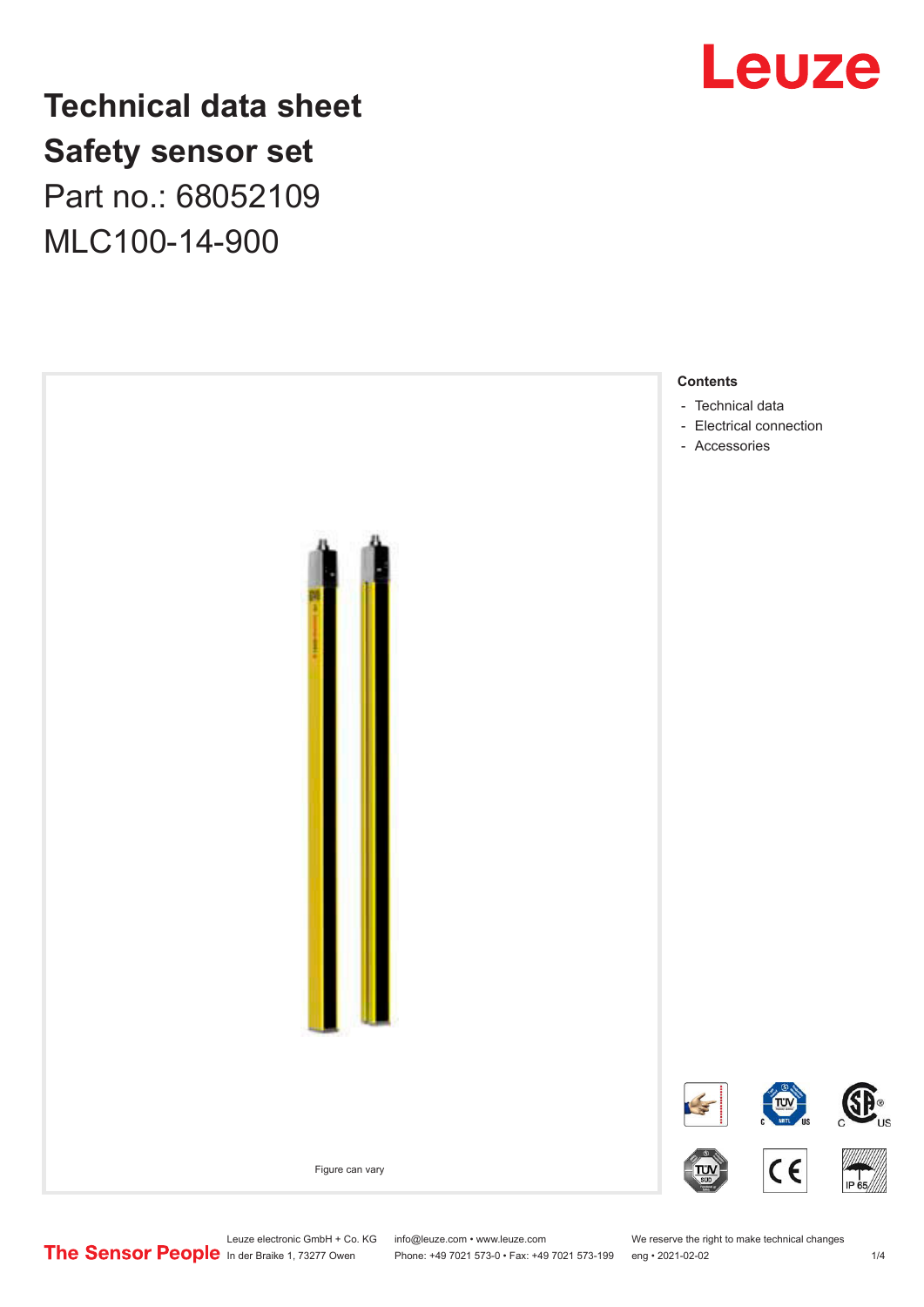## <span id="page-1-0"></span>**Technical data**

### **Basic data**

| <b>Series</b>    | <b>MLC 100</b>                 |
|------------------|--------------------------------|
| Device type      | Set (transmitter and receiver) |
| Application      | Finger protection              |
| <b>Functions</b> |                                |

**Functions Automatic start/restart** 

Range reduction Transmission channel changeover

### **Characteristic parameters**

| <b>Type</b>            | 4, IEC/EN 61496          |
|------------------------|--------------------------|
| <b>SIL</b>             | 3, IEC 61508             |
| <b>SILCL</b>           | 3, IEC/EN 62061          |
| Performance Level (PL) | e, EN ISO 13849-1        |
| $PFH_{n}$              | 7.73E-09 per hour        |
| Mission time $T_{M}$   | 20 years, EN ISO 13849-1 |
| Category               | 4, EN ISO 13849          |

### **Protective field data**

| Resolution              | 14 mm  |
|-------------------------|--------|
| Protective field height | 900 mm |
| <b>Operating range</b>  | 04m    |

### **Optical data**

| Synchronization                 | Optical between transmitter and receiver |
|---------------------------------|------------------------------------------|
| Light source                    | LED, Infrared                            |
| <b>LED light wavelength</b>     | 940 nm                                   |
| Mean power of transmitter diode | $50 \mu W$                               |
| <b>Transmitted-signal shape</b> | Pulsed                                   |
| LED group                       | 1                                        |
|                                 |                                          |

### **Electrical data**

**Protective circuit COVER COVER COVER COVER COVER** 

**Performance data** Supply voltage  $U_B$ 

24 V, DC, -20 ... 20 %

Short circuit protected

**Fuse** 2 A semi time-lag

### **Inputs**

**Number of digital switching inputs** 1 Piece(s)

### **Switching inputs**

**Switching voltage high, min.** 18 V **Switching voltage low, max.** 2.5 V **Switching voltage, typ.** 22.5 V

## **Type** Digital switching input **Voltage type** DC

**Digital switching input 1 Function Control input range reduction** 

#### **Outputs**

**Number of safety-related switching**  2 Piece(s) **outputs (OSSDs)**

### **Safety-related switching outputs**

| <b>Type</b>                  | Safety-related switching output OSSD |
|------------------------------|--------------------------------------|
| Switching voltage high, min. | 18 V                                 |
| Switching voltage low, max.  | 2.5V                                 |
| Switching voltage, typ.      | 22.5V                                |
| <b>Voltage type</b>          | DC.                                  |
| Current load, max.           | 380 mA                               |
| <b>Load inductivity</b>      | $2,000$ µH                           |
| Load capacity                | $0.3 \mu F$                          |
| Residual current, max.       | $0.2 \text{ mA}$                     |
| Residual current, typ.       | $0.002$ mA                           |
| <b>Voltage drop</b>          | 1.5V                                 |
|                              |                                      |

**Safety-related switching output 1**<br>Switching element Transistor, PNP **Switching element** 

**Safety-related switching output 2 Switching element** Transistor, PNP

### **Timing**

| Response time             | 20 ms            |
|---------------------------|------------------|
| <b>Restart delay time</b> | $100 \text{ ms}$ |

#### **Connection**

| <b>Number of connections</b>                  | 1 Piece(s)                |  |  |
|-----------------------------------------------|---------------------------|--|--|
| <b>Connection 1</b>                           |                           |  |  |
| <b>Function</b>                               | Local interface           |  |  |
| <b>Type of connection</b>                     | Connector                 |  |  |
| <b>Thread size</b>                            | M <sub>12</sub>           |  |  |
| <b>Material</b>                               | Metal                     |  |  |
| No. of pins                                   | $5 - pin$                 |  |  |
|                                               |                           |  |  |
| Cable properties                              |                           |  |  |
| Permissible conductor cross<br>section, typ.  | $0.25$ mm <sup>2</sup>    |  |  |
| Length of connection cable, max.              | 100 <sub>m</sub>          |  |  |
| Permissible cable resistance to<br>load, max. | 200 <sub>o</sub>          |  |  |
| <b>Mechanical data</b>                        |                           |  |  |
| Dimension (W x H x L)                         | 29 mm x 966 mm x 35.4 mm  |  |  |
| <b>Housing material</b>                       | Metal                     |  |  |
| <b>Metal housing</b>                          | Aluminum                  |  |  |
| Lens cover material                           | Plastic / PMMA            |  |  |
| <b>Material of end caps</b>                   | Diecast zinc              |  |  |
| Net weight                                    | 1,050q                    |  |  |
| <b>Housing color</b>                          | Yellow, RAL 1021          |  |  |
| <b>Type of fastening</b>                      | Groove mounting           |  |  |
|                                               | Mounting bracket          |  |  |
|                                               | Mounting on Device Column |  |  |

#### **Environmental data**

| Ambient temperature, operation     | $0 \dots 55 °C$ |
|------------------------------------|-----------------|
| Ambient temperature, storage       | $-2570 °C$      |
| Relative humidity (non-condensing) | 095%            |

Swivel mount

## Leuze electronic GmbH + Co. KG info@leuze.com • www.leuze.com We reserve the right to make technical changes<br>
The Sensor People in der Braike 1, 73277 Owen Phone: +49 7021 573-0 • Fax: +49 7021 573-199 eng • 2021-02-02

## Leuze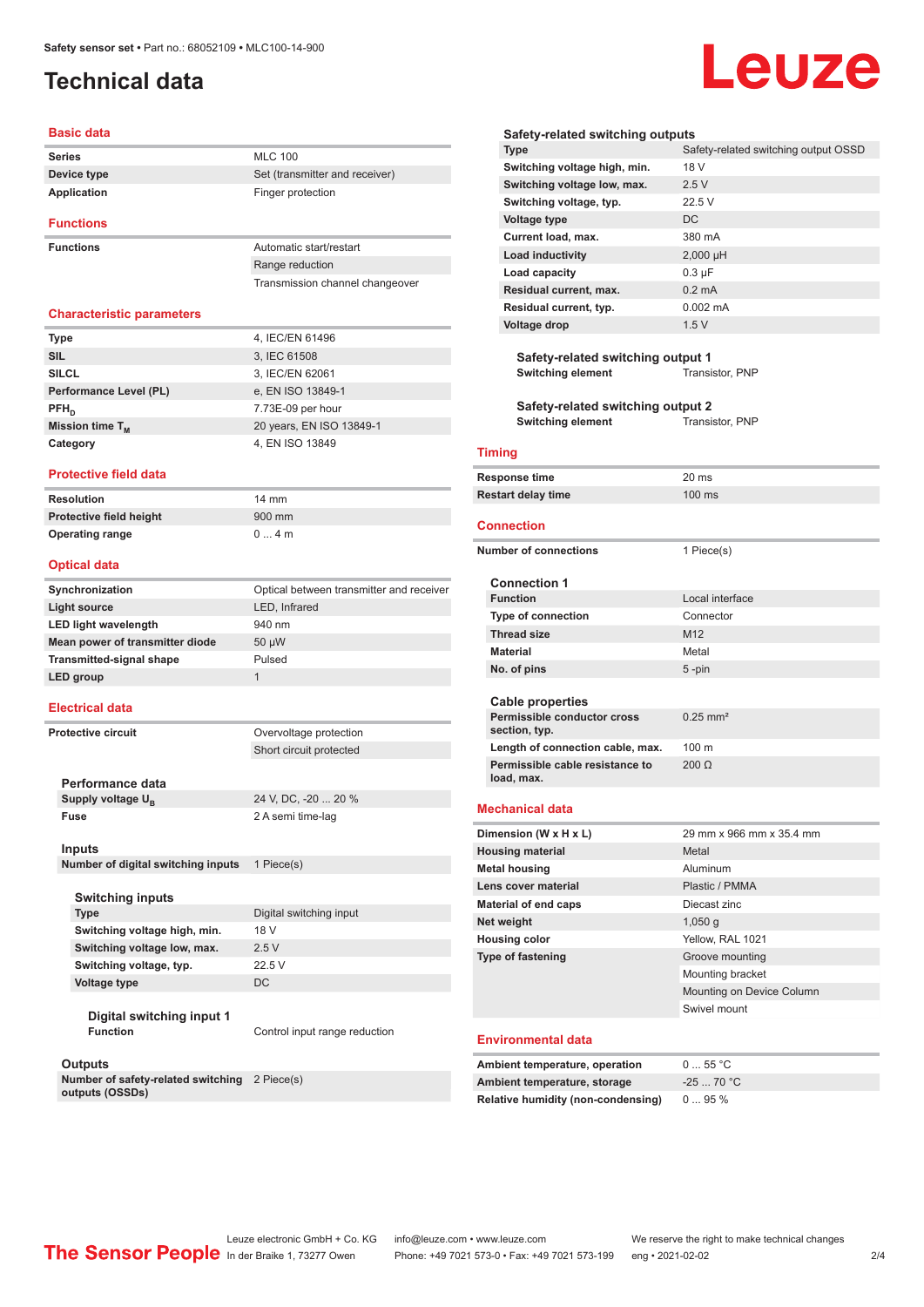## <span id="page-2-0"></span>**Technical data**

# **Leuze**

### **Certifications**

| Degree of protection    | IP 65          |
|-------------------------|----------------|
| <b>Protection class</b> | $\mathbf{III}$ |
| <b>Certifications</b>   | c CSA US       |
|                         | c TÜV NRTL US  |
|                         | <b>TÜV Süd</b> |
| <b>US patents</b>       | US 6,418,546 B |
|                         |                |

### **Classification**

| <b>Customs tariff number</b> | 85365019 |
|------------------------------|----------|
| eCl@ss 5.1.4                 | 27272704 |
| eCl@ss 8.0                   | 27272704 |
| eCl@ss 9.0                   | 27272704 |
| eCl@ss 10.0                  | 27272704 |
| eCl@ss 11.0                  | 27272704 |
| <b>ETIM 5.0</b>              | EC002549 |
| <b>ETIM 6.0</b>              | EC002549 |
| <b>ETIM 7.0</b>              | EC002549 |

## **Electrical connection**

### **Connection 1**

| <b>Function</b>           | Local interface |
|---------------------------|-----------------|
| <b>Type of connection</b> | Connector       |
| <b>Thread size</b>        | M12             |
| Type                      | Male            |
| <b>Material</b>           | Metal           |
| No. of pins               | $5$ -pin        |
| Encoding                  | A-coded         |

### **Accessories**

## Connection technology - Connection cables

|        |            | Part no. | <b>Designation</b> | <b>Article</b>   | <b>Description</b>                                                                                                                                          |
|--------|------------|----------|--------------------|------------------|-------------------------------------------------------------------------------------------------------------------------------------------------------------|
| §<br>₽ | <b>ALL</b> | 50133860 | KD S-M12-5A-P1-050 | Connection cable | Connection 1: Connector, M12, Axial, Female, A-coded, 5-pin<br>Connection 2: Open end<br>Shielded: Yes<br>Cable length: 5,000 mm<br>Sheathing material: PUR |

## Mounting technology - Swivel mounts

| Part no. | <b>Designation</b> | <b>Article</b>       | <b>Description</b>                                                                                                                                          |
|----------|--------------------|----------------------|-------------------------------------------------------------------------------------------------------------------------------------------------------------|
| 429393   | BT-2HF             | Mounting bracket set | Fastening, at system: Through-hole mounting<br>Mounting bracket, at device: Clampable<br>Type of mounting device: Turning, 360°<br>Material: Metal, Plastic |